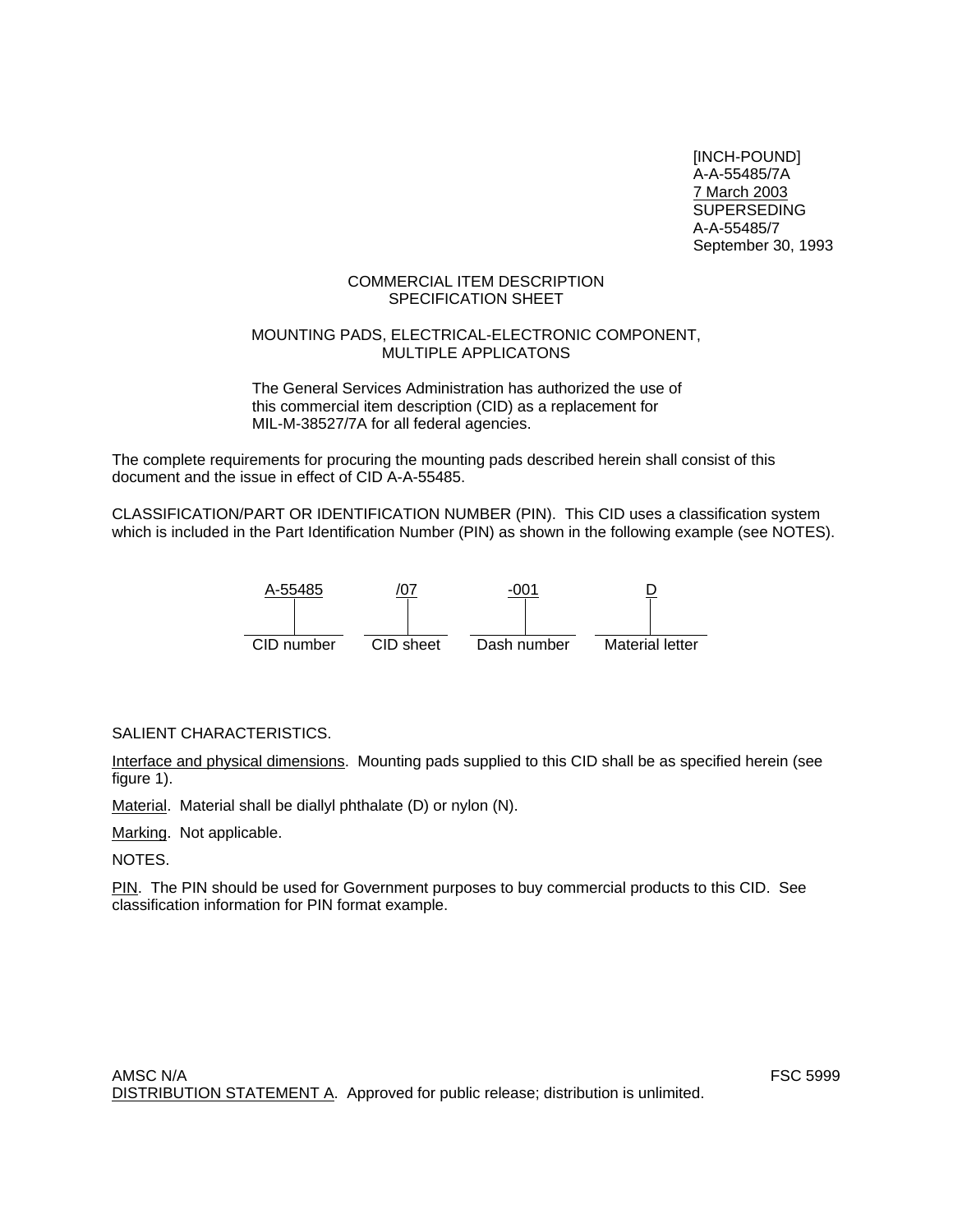

A-55485/07-002

FIGURE 1. Configurations and dimensions.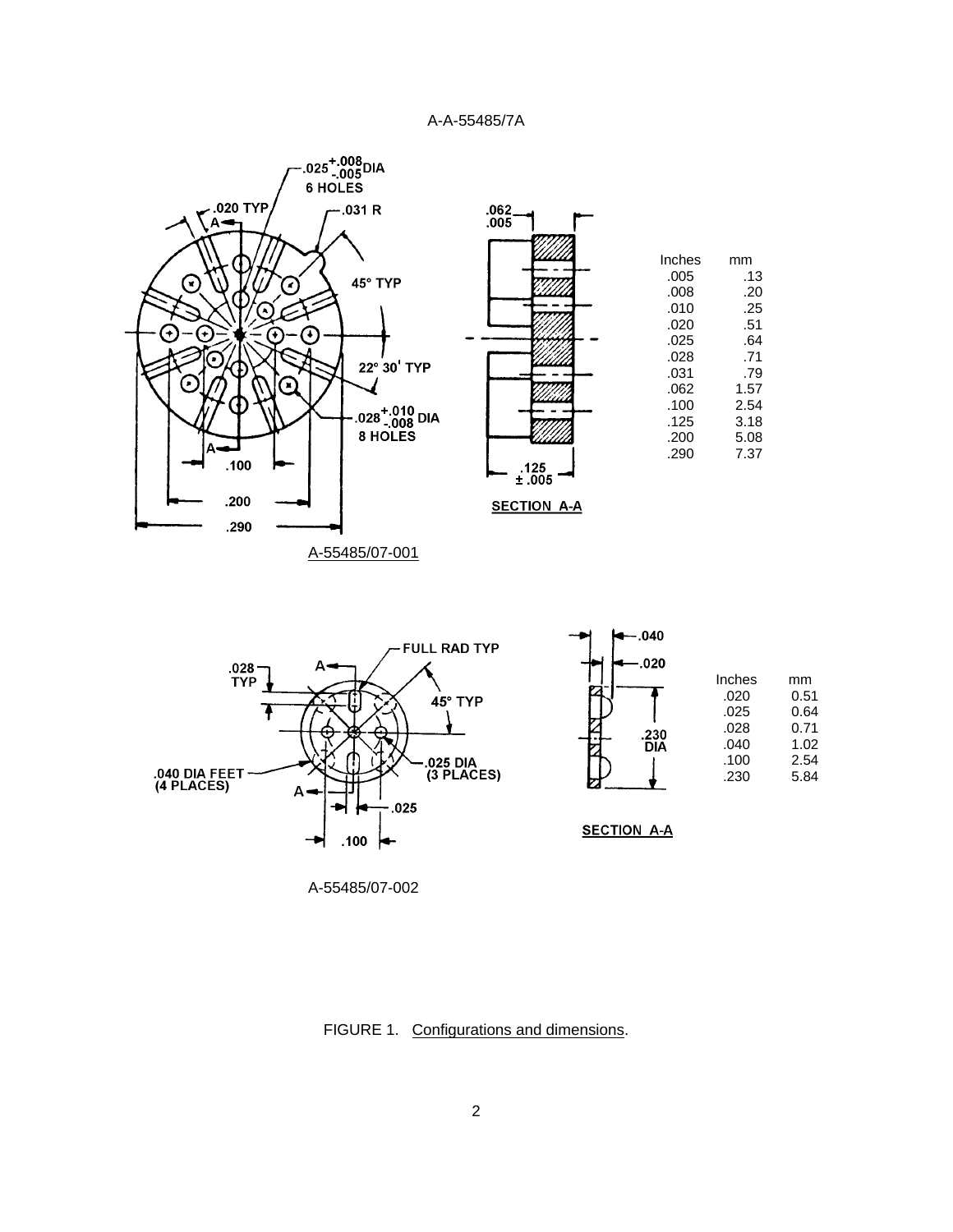

A-55485/07-005

FIGURE 1. Configurations and dimensions - Continued.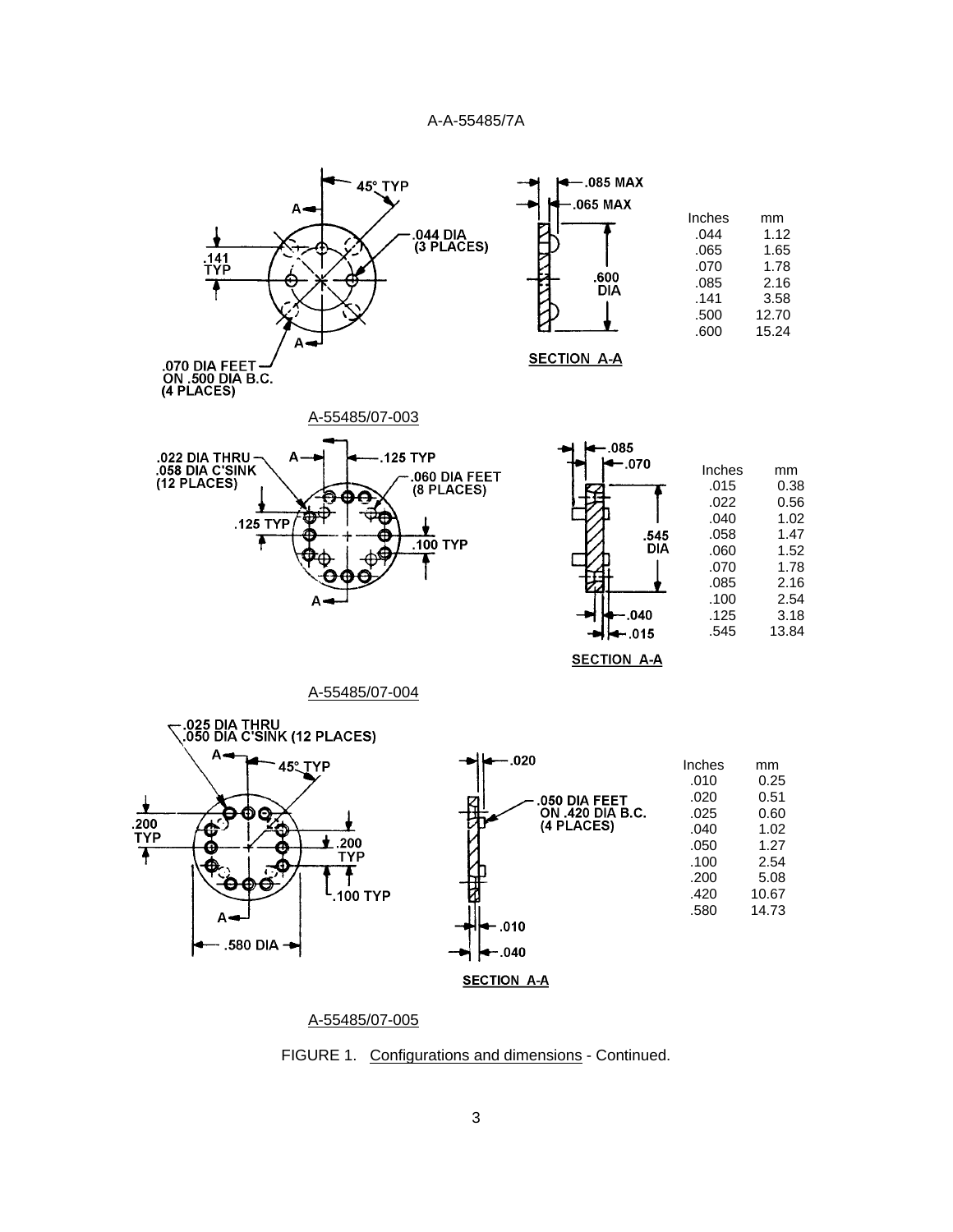

A-55485/07-006



A-55485/07-007

#### NOTES:

- 1. Dimensions are in inches.
- 2. Metric equivalents are given for general information only.
- 3. Tolerance on height of pad shall be  $\pm$ .015 (0.38 mm).
- 4. Unless otherwise specified, tolerances are ±.010 (0.25 mm) for decimals and ±1° on angles. A .010 (0.25 mm) radius is permissible on corners and edges. A 1° draft is permitted on sides.

FIGURE 1. Configurations and dimensions - Continued.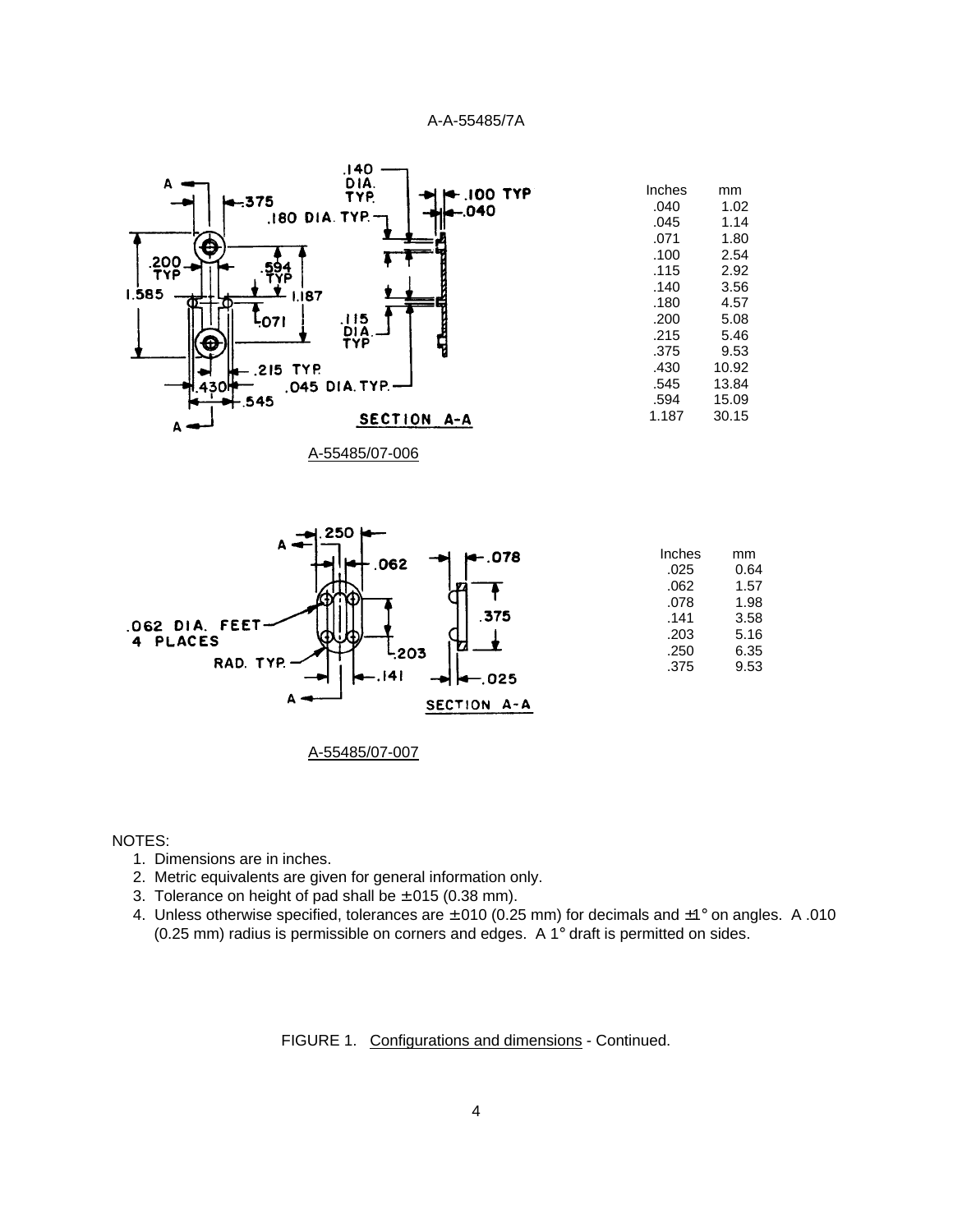#### NOTES.

Commercial products. As part of the market analysis and research effort, this CID was coordinated with the following manufacturers of commercial products. At the time of CID preparation and coordination, these manufacturers were known to have commercial products that would meet the requirements of this CID. (NOTE: This information should not be considered as a list of approved manufacturers or be used to restrict procurement to only the manufacturers shown.)

| <u>MFR's CAGE</u> | MFR's name and address                                                                                                                       | <b>MFR's CAGE</b> | MFR's name and address                                                                                                              |  |  |
|-------------------|----------------------------------------------------------------------------------------------------------------------------------------------|-------------------|-------------------------------------------------------------------------------------------------------------------------------------|--|--|
| 0ZK84             | Micro-Dimensional Products, Inc.<br>548 North Trooper Road<br>Norristown, PA 19403-4536<br>(610) 630-4658<br>http://www.microdimensional.com | 24227             | Teknational Industries, Inc.<br>391 Gregory Street<br>Rochester, NY 14620<br>(585) 473-6310<br>http://www.teknational.com           |  |  |
| 08289             | The Delbert Blinn Company, Inc.<br>4460-A Brooks Street<br>Montclair, CA 91763<br>(909) 621-0200<br>http://www.delbertblinn.com              | 32559             | Bivar, Inc.<br>4 Thomas<br>Irvine, CA 92718-2512<br>(949) 951-8808<br>http://www.bivar.com                                          |  |  |
| 30161             | Aavid Thermalloy<br>80 Commercial Street<br>Concord, NH 03301<br>(603) 224-9988<br>http://www.aavidthermalloy.com                            | 53174             | <b>APX Plastics Company</b><br>3407 Dalworth Street<br>Arlington, TX 76011-6815<br>(817) 275-3883<br>http://www.apxplastics.com     |  |  |
| 21071             | Globe Plastics, Inc.<br>13477 Twelfth Street<br>Chino, CA 91710-5206<br>(909) 464-1520<br>http://www.globecomposites.com                     | 54355             | Accessories For Electronics, Inc.<br>195-Q Central Avenue<br>E. Farmingdale, NY 11735<br>(631) 847-0158<br>http://www.afeaccess.com |  |  |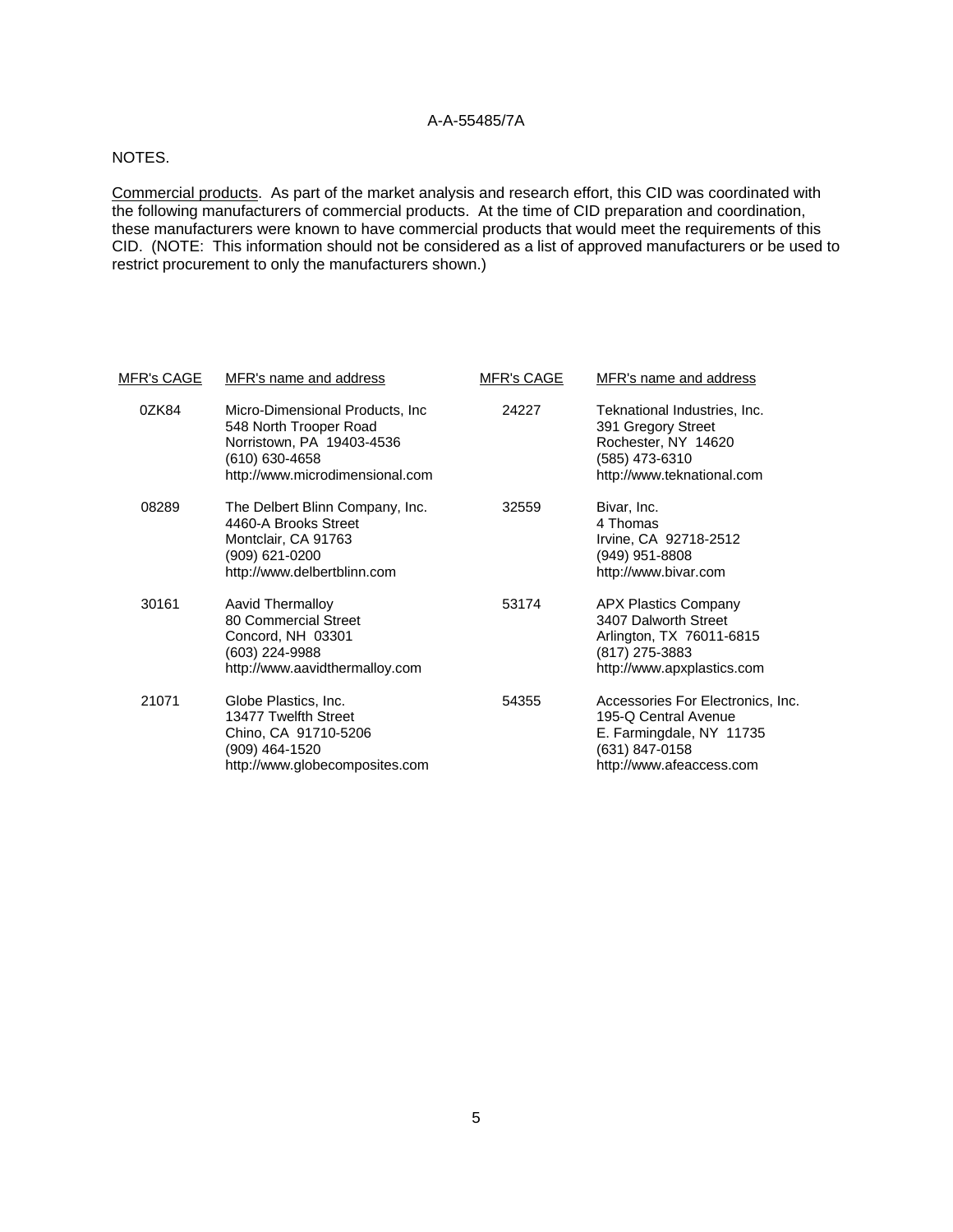Part number (P/N) supersession data. These CID part numbers supersede the following manufacturer's P/N's (table I) and MIL-M-38527/3 P/N's (table II) as shown. This information is being provided to assist in reducing proliferation in the Government inventory system.

| Dash number<br>(see figure 1)<br>A-55485/07- | Manufacturers part number 1/ |               |               |               |               |               |                      |               |
|----------------------------------------------|------------------------------|---------------|---------------|---------------|---------------|---------------|----------------------|---------------|
|                                              | CAGE<br>0ZK84                | CAGE<br>08289 | CAGE<br>30161 | CAGE<br>21071 | CAGE<br>24227 | CAGE<br>32559 | <b>CAGE</b><br>53174 | CAGE<br>54355 |
| 001N                                         | 10512N                       |               | 7717-81N      | 10166-1       |               |               | AP-058/N             | 965-590N      |
| 001D                                         | 10512D                       |               |               | 10166-2       |               |               | AP-058/D             | 965-590D      |
| 002N                                         | 10607N                       |               |               | 10710-1       |               | 112-040       | AP-022/N             | 965-537N      |
| 002D                                         | 10607D                       |               |               | 10710-2       |               |               | AP-022/D             | 965-537D      |
| 003N                                         | 10104N                       |               |               | 10040-1       |               |               | AP-139/N             | 965-560N      |
| 003D                                         | 10104D                       |               | 7717-11N      |               |               |               | AP-139/D             | 965-560D      |
| 004N                                         | 10014N                       |               | 7717-11D      |               |               |               |                      |               |
| 004D                                         | 10014D                       | 508-120-N     |               |               |               |               |                      |               |
| 005N                                         | 10288N                       |               |               | 10458-1       |               |               | AP-299/N             | 965-593N      |
| 005D                                         | 10288D                       |               |               | 10458-2       |               |               | AP-299/D             | 965-593D      |
| 006N                                         | 10565N                       |               |               | 10468-1       | 7203WB        |               | CX-2105/N            | 965-577N      |
| 006D                                         |                              |               |               | 10468-2       |               |               | CX-2105/D            | 965-577D      |
| 007N                                         | 10566N                       |               | 7717-155N     | 10684-1       |               | 420-078       | AP-044/N             | 965-533N      |
| 007D                                         | 10566D                       |               | 7717-155D     | 10684-2       |               |               | AP-044/D             | 965-533D      |

TABLE I. P/N Supersession data.

1/ The manufacturer's P/N shall not be used for procurement to the requirements of this CID. At the time of preparation of this CID, the aforementioned commercial products were reviewed and could be replaced by the CID PIN shown. For actual part marking requirements see the marking paragraph.

| Superseded part number<br>M38527/07 - | Replacement CID Part number<br>A-55485/07 - |
|---------------------------------------|---------------------------------------------|
| 001                                   | 001                                         |
| 002                                   | 002                                         |
| 003                                   | 003                                         |
| 004                                   | 004                                         |
| 005                                   | 005                                         |
| 006                                   | 006                                         |
| ሰሰ7                                   | 007                                         |
| N17                                   | በ17                                         |

TABLE II. MIL-M-38527/7 P/N supersession data. 1/

1/ Complete PIN shall include a suffix letter to denote material.